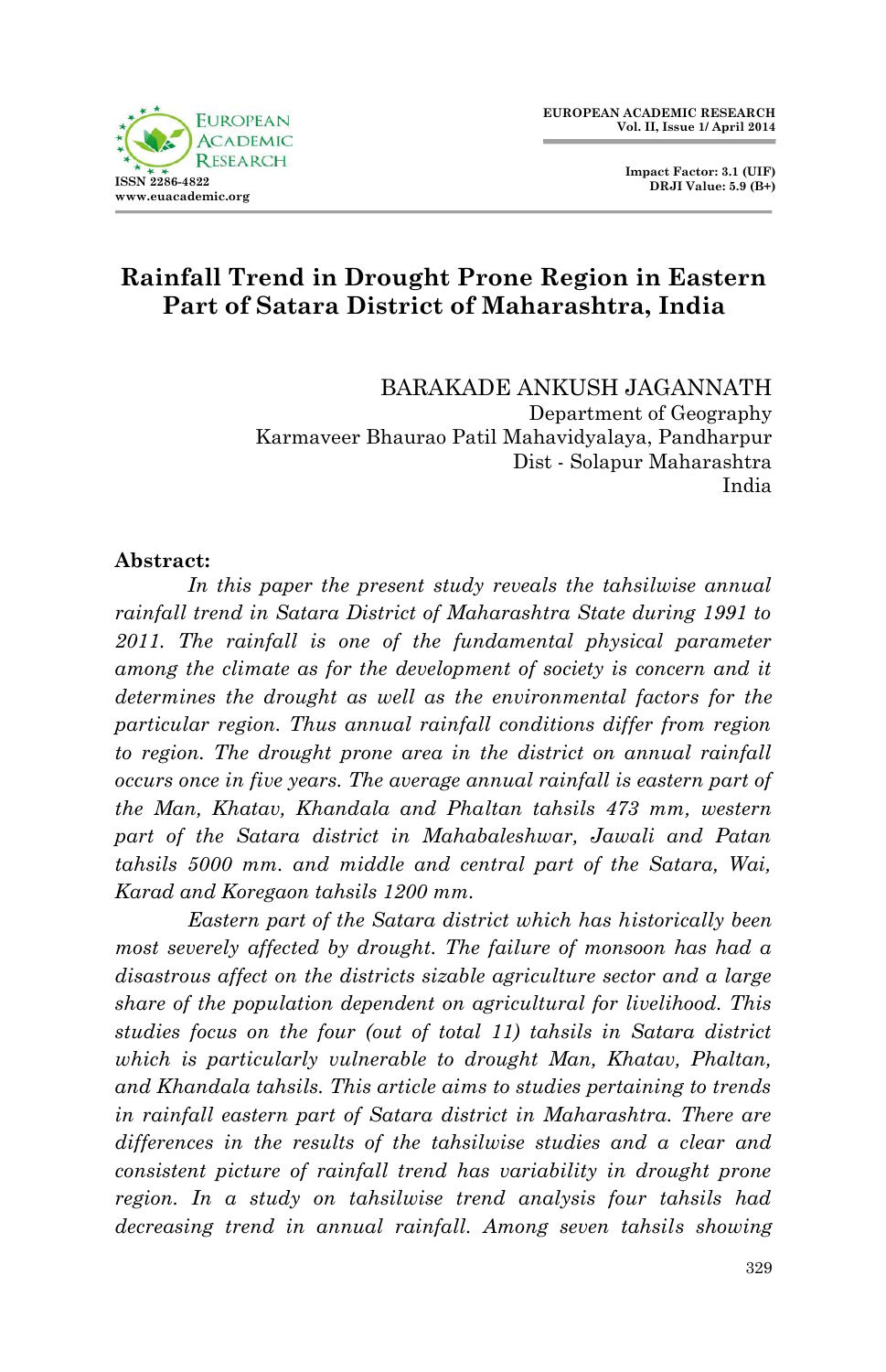*increasing trend, Mahabaleshwar tahsil shows highest rainfall trend. Most of the tahsils had the same direction of trend in annual rainfall and seasonal scale.*

**Key words**: Annual Rainfall, Rainfall Variability, Drought Prone, Climate Change, Trend.

### **Introduction:**

The amount of rainfall received over in district is an important factor in assessing the amount of water available to meet the various demands of agriculture, industry, irrigation, hydroelectric power generation, and other human activities. Agriculture is one of the most important activities engaging more than 70 per cent of the population in India. The problem of raising enough food for millions is of vital importance. Indian economy is inextricably linked with the monsoon and its prosperity is entirely dependent on amount of rainfall receive during monsoon. The success or failure of crops in any year is closely linked with the behavior of the monsoon most of the sub - divisions of India receive 90 to 95 per cent rain from southwest monsoon. In order to increase agricultural production effective utilization of water resources is of prime importance. The rainfall variations are largely because of relief variations, synoptic conditions, movement of the monsoon through. Rainfall in the greater part of India is uncertain, erratic, vagaries of monsoon and unevenly distributed. Rainfall is the major parameter influencing agriculture activity of man. Rainfall is the dominant single weather element influencing the intensity and location of farming system and the choice of enterprise.

 Eastern part of the drought prone area in Man, Khatav, Phaltan, Khandala and some part of the Koregaon tahsil is heavily dependent on natural rainfall. The amount of temporal distribution of rainfall is thus the single most important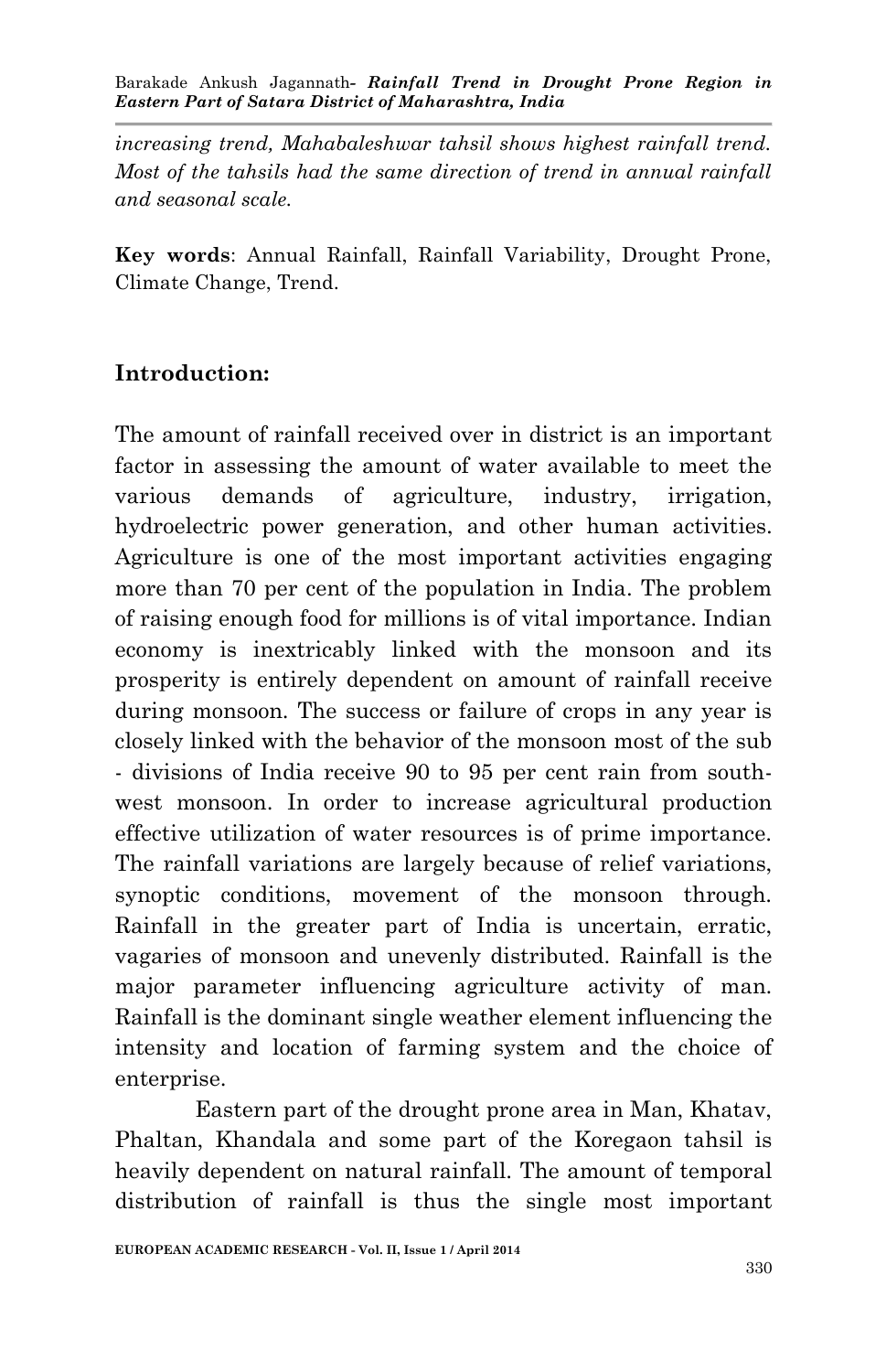determinant of crop production levels from year to year, and rainfall in much of the district often erratic and unreliable. Rainfall variability and associated droughts have historically been major causes of food shortage, fodder shortage of cattle, shortage of water, and decline level of water, shortages of wages and famine in the district. Even though drought followed by food insecurity is not a new phenomenon in eastern part of drought prone region in Satara district, it's frequently of occurrence has increased during recent decades.

 In Satara district is average annual rainfall is lot of affinity. The highest rainfall recorded in western part of the Satara district in Mahabaleshwar tahsils. The rainfall generally decreases first rapidly and then gradually from the Western Ghats towards the eastern boundary of the Satara district. The government of Maharashtra and Central government declared total five tahsil district drought prone areas. This attempt has been made 1991 to 2011 annual rainfall tabulation and use help of mean, standard deviation and coefficient of variation rainfall in Satara district. Eastern part of the drought prone region locale people perceptions that the total rainfall had decreased over the past 30-35 years because of the loss of summer any rainy monsoon.

## **Study Area:**

The Satara district is one of the important districts of the Maharashtra state noted for agriculture development which has been selected purposefully selected for making a humble contribution to the field of Agricultural Geography. In addition, the agrarian and rural based cultural tradition and familiarity of the author, with all these motivated the researcher to undertake the present study.

 The Satara district is situated in west part in Maharashtra state. This district consists eleven tahsils covering 1,727 villages. The total area is covered by 10,480 sq.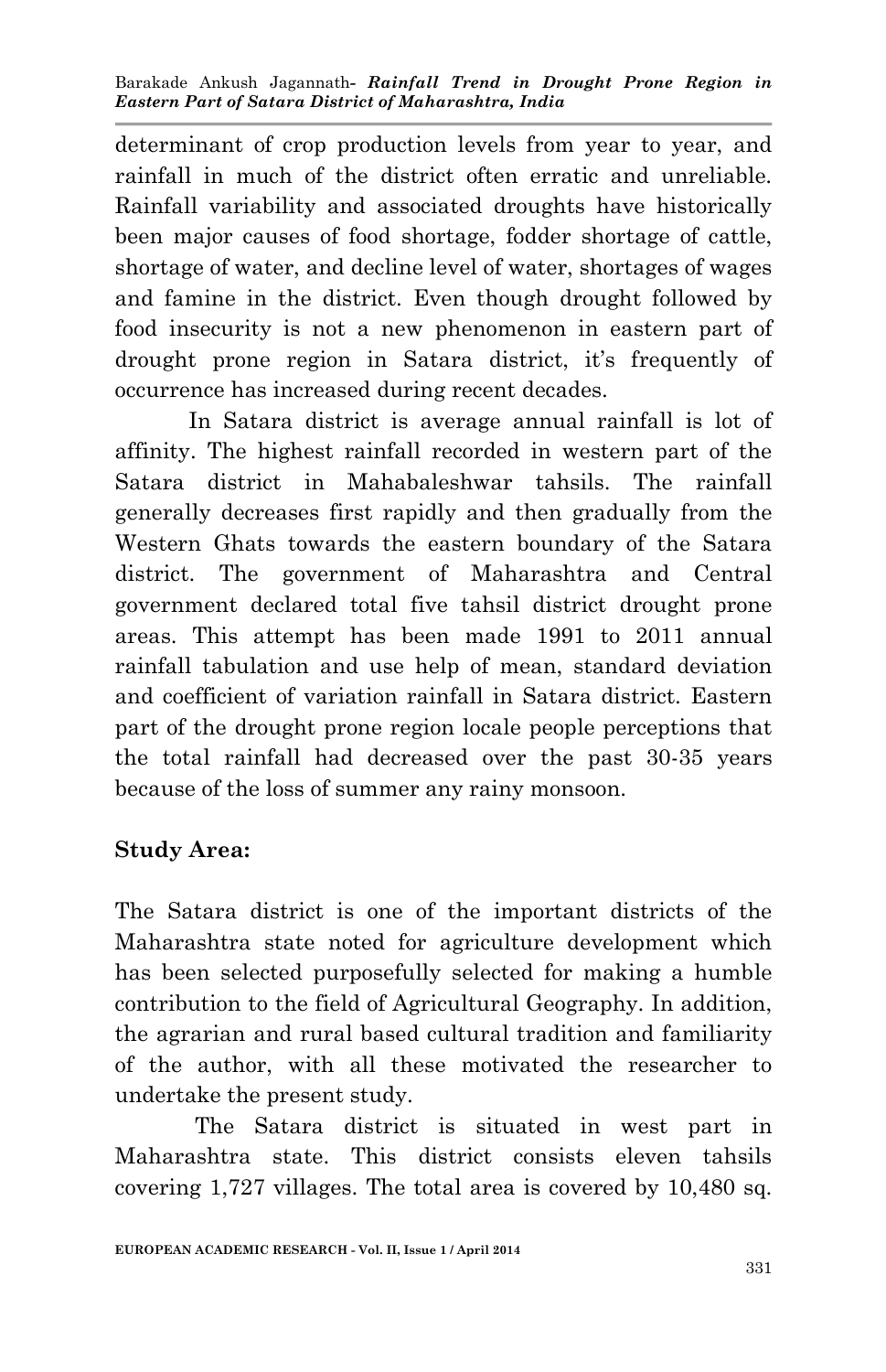km and extending between  $17^{\circ}$  5' and  $18^{\circ}$  11' North latitudes and 73<sup>0</sup> 33' to 74<sup>0</sup> 54' East longitudes. This district is confined by Pune district to North, Solapur district to East, Sangli district to South and Ratanagiri district and Raigarh district to West. Satara district has typical landscapes due to variations in relief, climate and vegetation. The variation of relief ranges from the pinnacles and high plateau of the main Sahyadrian range having heights over 1,200 meters above mean sea level to the subdued basin of Nira river with an average height of about 600 meters above mean sea level.

 The climate ranges from the rainiest in the Mahabaleshwar region which has an average annual rainfall of over 6000 mm to the driest in Man, Phaltan, Khandala and Khatav tahsils where the average annual rainfall is about 500 mm. The vegetable about cover to varies from the typical monsoon forest in the west parts (Fig. 1).

## **Objectives:**

 The present study has been undertaken with following specific objectives.

- 1. To study the average annual rainfall during the year 1991 to 2011.
- 2. To find out coefficient of variation and shows the trends of rainfall.

## **Data Base and Methodology:**

The present study is based on the rainfall data collected from Indian Metrological Department for 21 years. Agricultural Statistical Information State, Socio Economic Review Satara District and Agricultural District Office, The data has been collected from 1991 to 2011. The trend of rainfall is calculated and represent by mean, Standard Deviation, and Coefficient of Variation in percentage of rainfall in Satara District shows the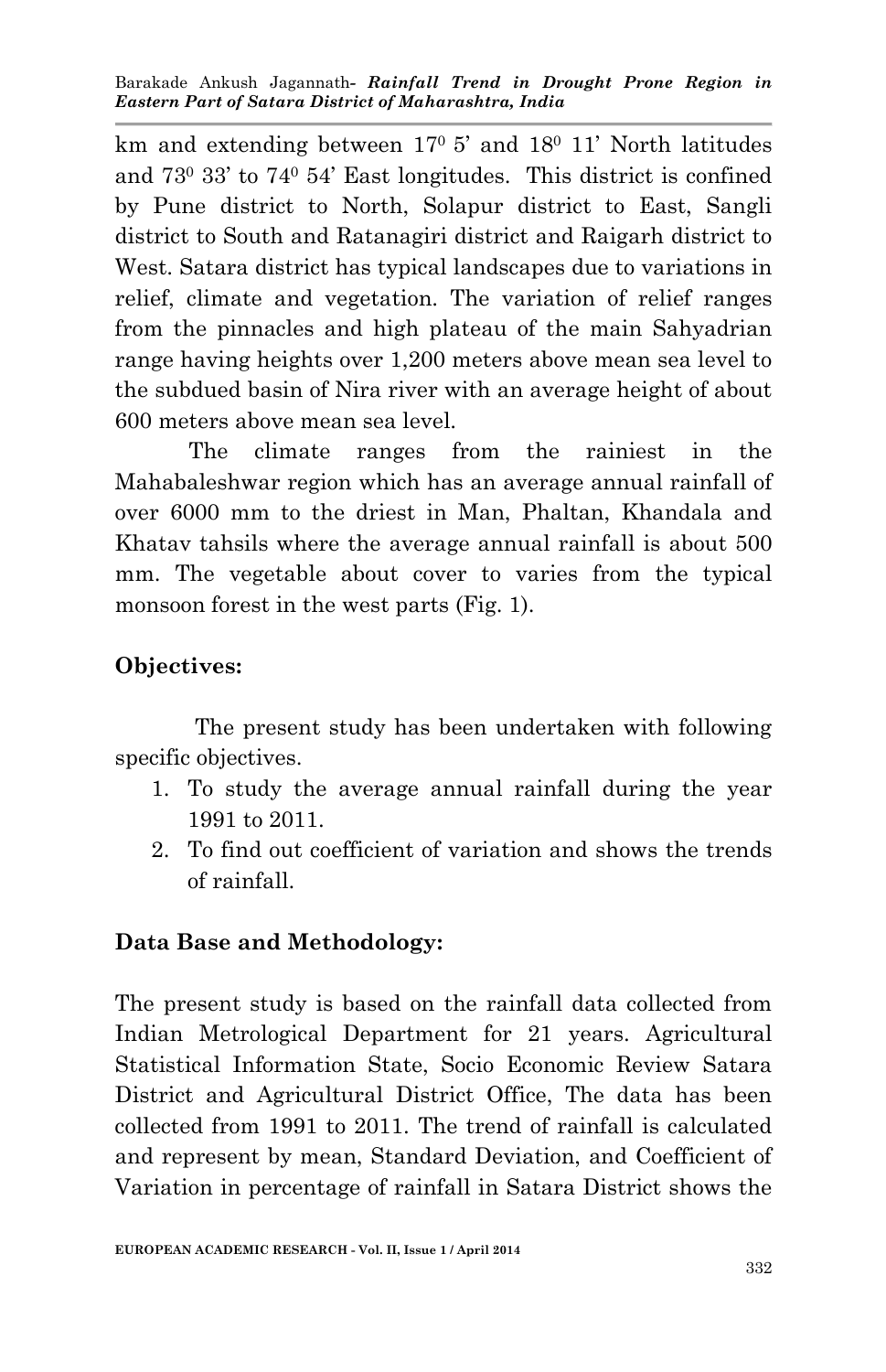presentation of result chart, graph method is used. For the data analysis following formula has been used.



**Fig. 1**

### Formula =

#### Standard Deviation

Coefficient of Variation =  $\ldots$   $\ldots$   $\ldots$   $\ldots$   $\ldots$   $\ldots$   $\ldots$   $\ldots$   $\ldots$   $\ldots$   $\ldots$   $\ldots$   $\ldots$   $\ldots$   $\ldots$   $\ldots$   $\ldots$   $\ldots$   $\ldots$   $\ldots$   $\ldots$   $\ldots$   $\ldots$   $\ldots$   $\ldots$   $\ldots$   $\ldots$   $\ldots$   $\ldots$   $\ldots$   $\ldots$   $\ldots$   $\$ 

Mean

#### Where,

 C.V. = Coefficient of variability of Rainfall S.D. = Standard Deviation of Rainfall Mean = Mean of Rainfall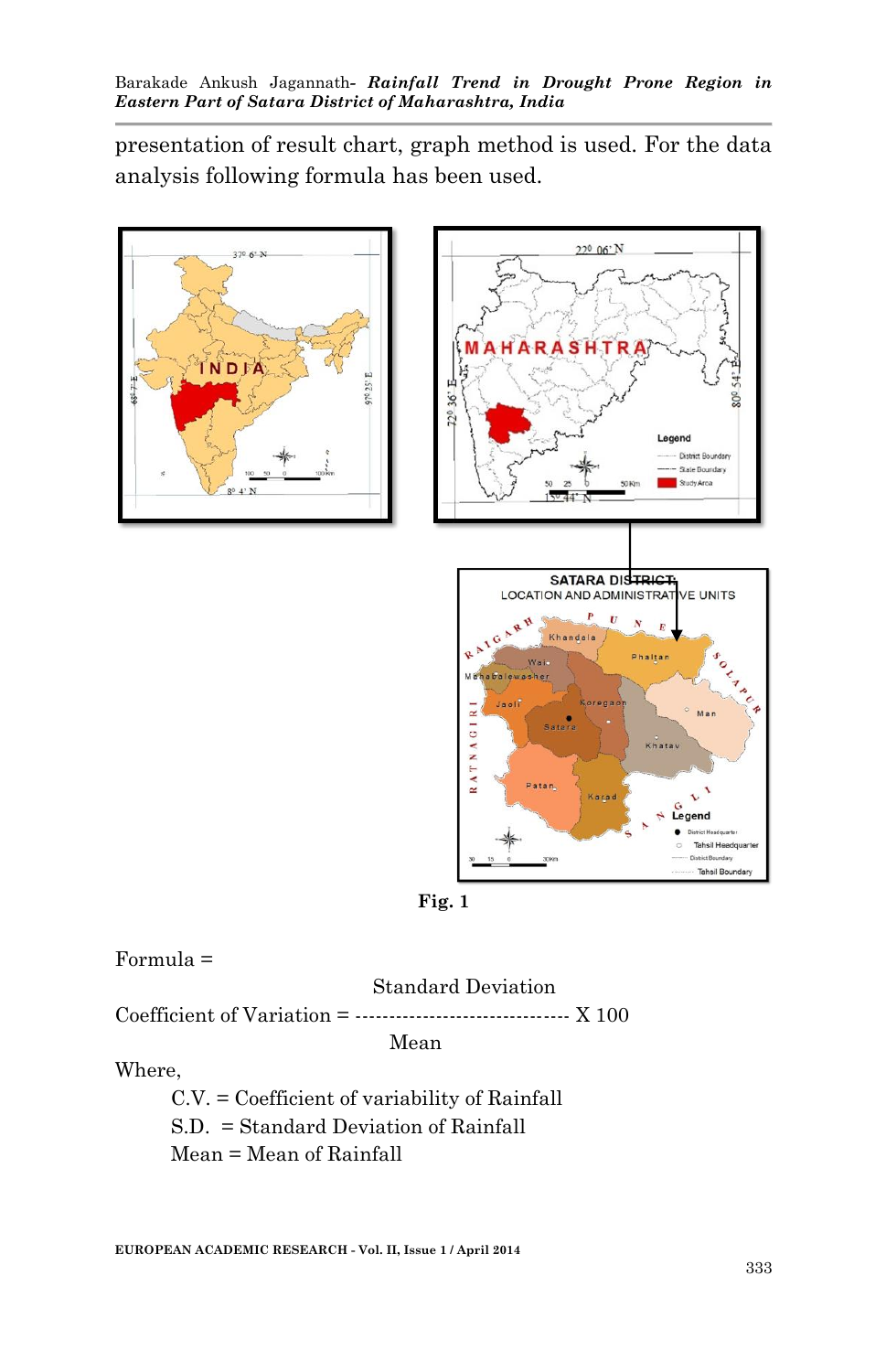## **Annual Rainfall Distribution:**

Rainfall is a prime important factor, considered by influences the agricultural economy of the region. It is also determine the cropping pattern, performance of different agricultural and cultural practices. The marked differences in its regional distribution have given rise to the disparity in the development of agriculture.

 The rainfall analysis for the period 1991 - 2011 reveals that the normal annual rainfall over the district varies from 495.55 to about 5555.19 mm. In the eastern part of the district around Man, Khatav, Phaltan, Khandala taluka it is minimum and increases towards the west and reaches maximum around Mahabaleshwar. The study also reveals that entire eastern, north eastern and south eastern parts of the district comprising almost entire Man, Khatav, Phaltan, Khandala tahsils and parts of Koregaon and Karad tahsils in the plains which experienced droughts for more than 20% of the years can be categorized as "Drought Area". The average rainfall data for the period (1991-2011) are presented in Table 1.

 The average annual rainfall for Satara district is 1441 mm. It is found that high rainfall recorded in Mahabaleshwar tahsil 5555.19 mm, Patan 1802.52 mm, and Jawali 1714.76 mm. Medium rainfall in central and middle part of the Satara 1009.47 mm, Wai 982.85 mm, Karad 784. 33 mm and Koregaon 797.04 mm and decreasing rapidly towards eastern part of the Khandala 605.42 mm, Khatav 568.30 mm, Phaltan 542.05 mm and Man tahsil 495.55 mm, The Coefficient of variation is 34.44 per cent Patan, 34,42 per cent Jawali tahsil. While western Ghat of the Mahabaleshwar tahsil 24.49 per cent comes variability of rainfall the Satara tahsil 32.11 per cent, Phaltan tahsil 31.78 per cent and results comes to Man, Khatav, Khandala Karad, and Wai tahsils respectively 29.22, 27.87, 21.18, 25.80, 27.01 per cent.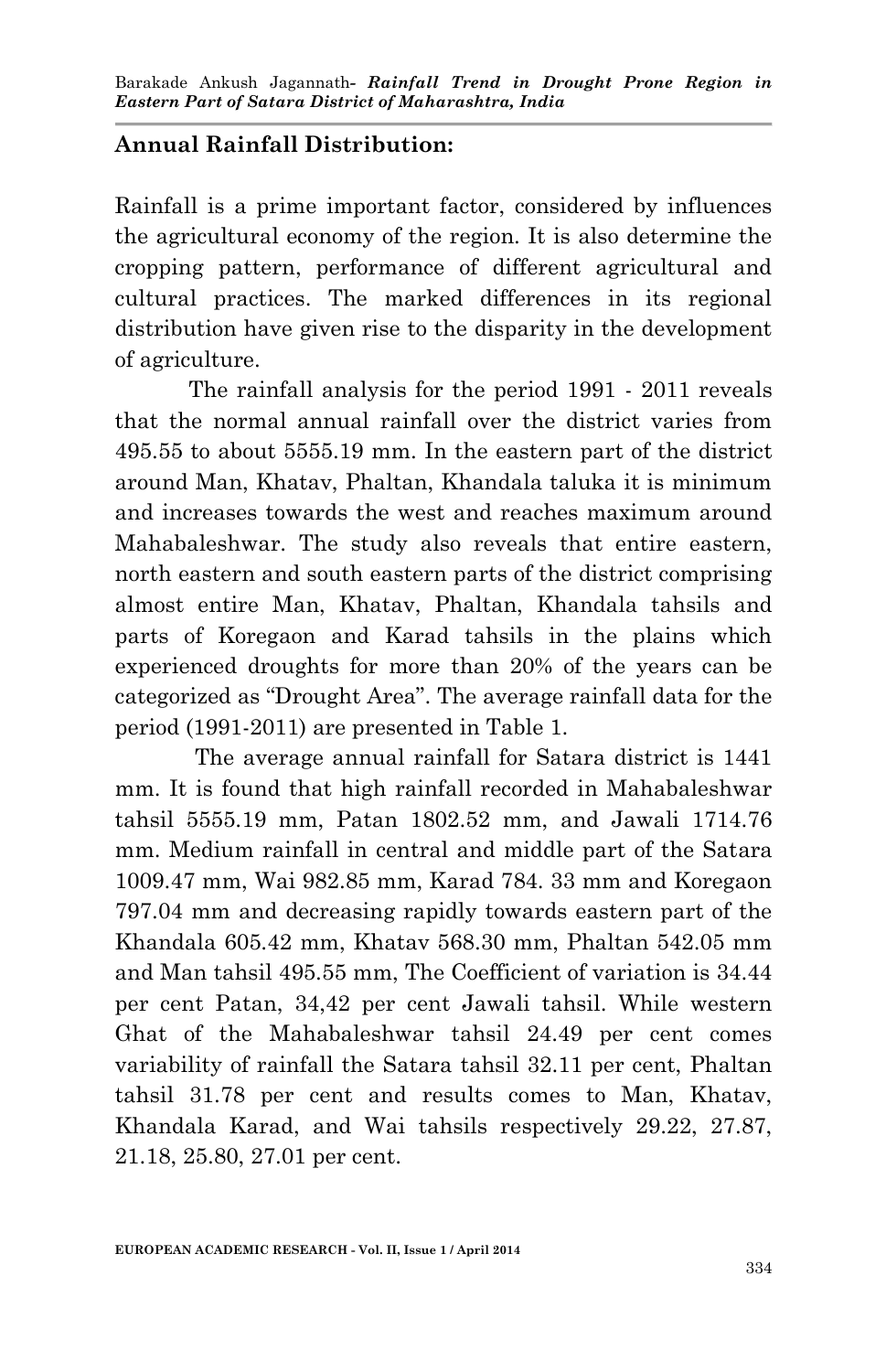#### **Table No 1 Rainfall Trend in Drought Prone Region in Eastern Part of Satara District of Maharashtra: India**

Average Annual Rainfall in Satara District 1991 to 2011 (in mm)

| Year  | <b>M</b> 'war | Jawali  | Patan   | Wai    | Satara  | Karad   | Koregaon | Khandala  | Phaltan   | Khatav    | Man    |
|-------|---------------|---------|---------|--------|---------|---------|----------|-----------|-----------|-----------|--------|
| 1991  | 5863          | 1744    | 1800    | 958    | 1032    | 1046    | 851      | 638       | 470       | 544       | 468    |
| 1992  | 4901          | 1505    | 1503    | 856    | 724     | 722     | 580      | 500       | 430       | 340       | 337    |
| 1993  | 6358          | 1840    | 1837    | 1104   | 978     | 880     | 767      | 831       | 619       | 584       | 568    |
| 1994  | 8002          | 1829    | 3259    | 1262   | 1365    | 912     | 1025     | 600       | 205       | 442       | 349    |
| 1995  | 3948          | 1496    | 1421    | 790    | 979     | 725     | 776      | 542       | 499       | 519       | 465    |
| 1996  | 5472          | 1694    | 1653    | 1195   | 828     | 850     | 913      | 737       | 603       | 775       | 667    |
| 1997  | 6198          | 2258    | 2163    | 978    | 908     | 647     | 566      | 631       | 430       | 464       | 365    |
| 1998  | 4979          | 1609    | 1485    | 1050   | 902     | 761     | 891      | 687       | 855       | 801       | 779    |
| 1999  | 5483          | 1610    | 1705    | 1102   | 1104    | 604     | 883      | 465       | 519       | 592       | 561    |
| 2000  | 4298          | 920     | 1231    | 644    | 933     | 539     | 605      | 438       | 376       | 387       | 315    |
| 2001  | 4501          | 1092    | 1203    | 678    | 1031    | 655     | 519      | 349       | 478       | 518       | 357    |
| 2002  | 5094          | 1320    | 1244    | 561    | 341     | 467     | 586      | NA        | 344       | 398       | 353    |
| 2003  | 4441          | 1191    | 987     | 541    | 583     | 419     | 393      | <b>NA</b> | <b>NA</b> | <b>NA</b> | NA     |
| 2004  | 6506          | 1103    | 1612    | 1129   | 1092    | 777     | 987      | 760       | 764       | 951       | 534    |
| 2005  | 6824          | 3679    | 3250    | 1574   | 1849    | 1230    | 1435     | 735       | 471       | 684       | 572    |
| 2006  | 8669          | 2760    | 2851    | 1510   | 1676    | 1070    | 1345     | 786       | 689       | 602       | 558    |
| 2007  | 6265          | 1679    | 2220    | 1033   | 1231    | 1025    | 895      | 685       | 725       | 593       | 595    |
| 2008  | 5604          | 1520    | 1239    | 836    | 764     | 880     | 568      | 440       | 342       | 419       | 455    |
| 2009  | 2553          | 1894    | 1875    | 937    | 1091    | 797     | 752      | 584       | 652       | 566       | 627    |
| 2010  | 4244          | 1530    | 1511    | 1029   | 1011    | 872     | 904      | 662       | 1028      | 814       | 761    |
| 2011  | 6456          | 1737    | 1804    | 873    | 777     | 593     | 497      | 433       | 342       | 373       | 225    |
| Total | 116659        | 36010   | 37853   | 20640  | 21199   | 16471   | 16738    | 11503     | 10841     | 11366     | 9911   |
| Max.  | 8689          | 3679    | 3259    | 1574   | 1849    | 1230    | 1435     | 831       | 1028      | 951       | 779    |
| Min.  | 2553          | 920     | 987     | 541    | 341     | 419     | 393      | 349       | 205       | 340       | 225    |
| Mean  | 5555.19       | 1714.76 | 1802.52 | 982.85 | 1009.47 | 1784.33 | 797.04   | 605.42    | 542.05    | 568.30    | 495.55 |
| S.D.  | 1361.02       | 590.38  | 620.92  | 265.49 | 324.17  | 202.42  | 259.76   | 128.28    | 172.28    | 158.41    | 144.82 |
| C.V.  | 24.49         | 34.42   | 34.44   | 27.01  | 32.11   | 25.80   | 32.59    | 21.18     | 31.78     | 27.81     | 29.22  |
| in %  |               |         |         |        |         |         |          |           |           |           |        |

Source: Compiled By Researcher

It is found that very high rainfall two decade in mean annual rainfall Mahabaleshwar tahsil, Standard deviation come result 1361.02, Medium rainfall recorded in two decade Patan tahsil 620.92 and Jawali tahsil 590.38 in western part of the Satara district. Normal rainfall is studied during the year 1991 to 2011 Standard Deviation comes Satara tahsil 324.17, Wai tahsil 265.49, Koregaon tahsil 259.76 and Karad tahsil 202.42. In eastern part of drought prone region result comes of Phaltan 172.28, Khatav 158.41, Man 144.82 and Khandala tahsil 128.28. It is very interesting to note that or drought prone tahsils recorded low rainfall.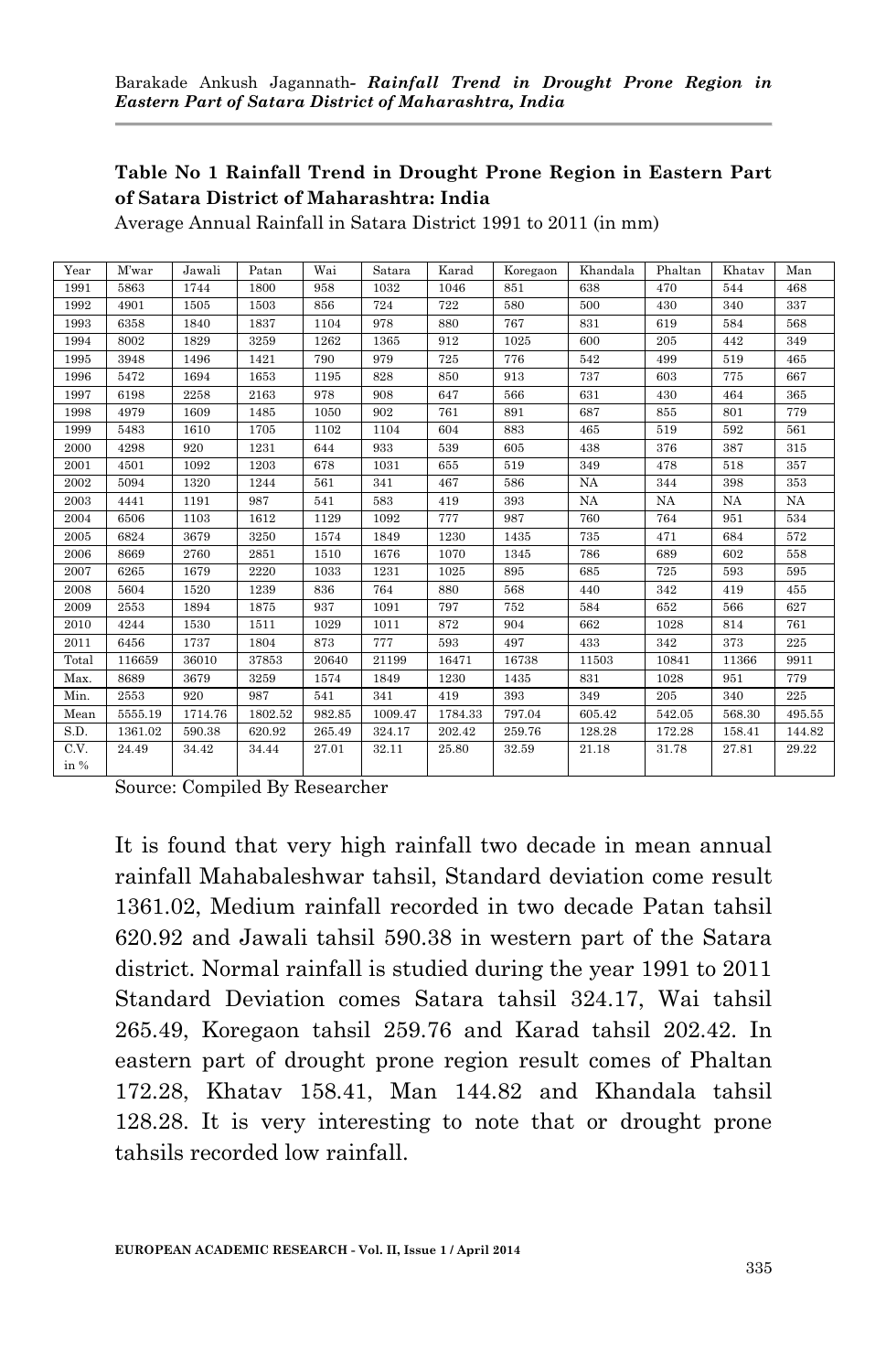



Table No 1 and Fig No 2 shows that the western part of the Satara district Mahabaleshwar tahsil highest recorded average rainfall during the 1991 to 2011 years. Jawali, Patan, Wai and Satara tahsil normal rainfall recorded in during the year. Then Karad, Koregaon recorded medium rainfall. Easter part of the Satara district Khandala, Phaltan, Khatav and Man tahsils shows the clear picture less amount of rainfall during the 21 years. The observed some of the results are thus mainly dependent on local scale climatic controls, physiographical condition, rather than large scale climatic forcing.

# **Rainfall Trend in Satara District of the Drought Prone Region:**

The data obtained on the average annual rainfall of Satara district for the period in two decade viz; 1911 to 2011 were analyzed by simple tabular method. The proportion were estimated for each of the below years to know the variation in the rainfall of the Satara district for period under the study. The least square method, which corresponds to the problem of finding an actual line and trend line curve best, fits a set of data in the standard formulation. A set N pairs of observations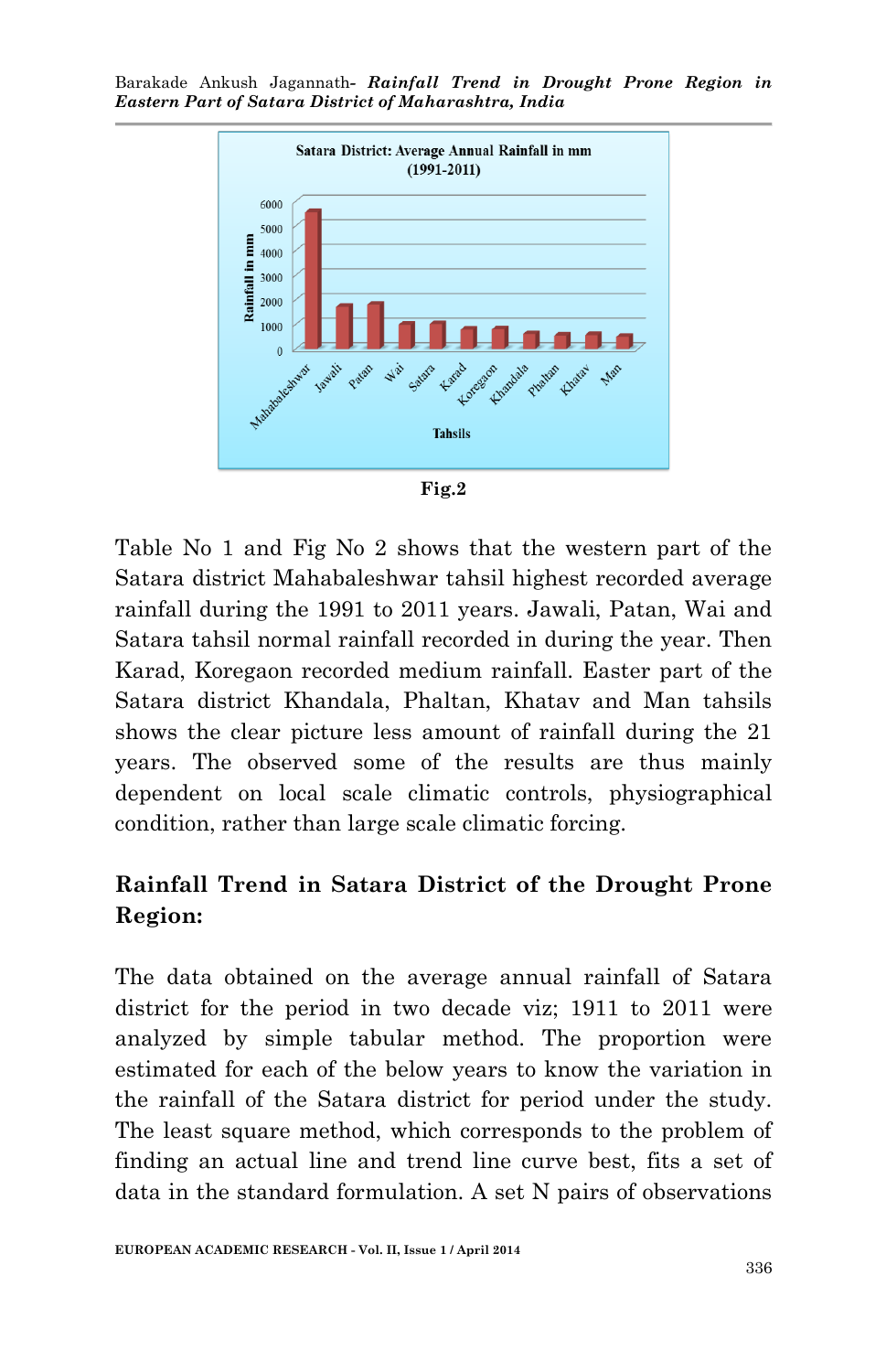{Yi, Xij}is used to find a function giving the value of the dependent variable (Y) from the values of the independent variable (X).

|                 |  |  | Table No 2. Satara District: Average Annual rainfall Trend in mm |  |  |  |
|-----------------|--|--|------------------------------------------------------------------|--|--|--|
| $(1991 - 2011)$ |  |  |                                                                  |  |  |  |

| Sr. No         | Year | Average Annual Rainfall in | Trend of Rainfall in mm |
|----------------|------|----------------------------|-------------------------|
|                |      | mm                         |                         |
| $\mathbf{1}$   | 1991 | 1401.27                    | 1336.952                |
| $\overline{2}$ | 1992 | 1127.09                    | 1339.681                |
| 3              | 1993 | 1487.81                    | 1342.411                |
| $\overline{4}$ | 1994 | 1750                       | 1345.141                |
| 5              | 1995 | 1105.45                    | 1347.87                 |
| 6              | 1996 | 1398.81                    | 1350.6                  |
| $\overline{7}$ | 1997 | 1418.9                     | 1353.33                 |
| 8              | 1998 | 1345.36                    | 1356.059                |
| 9              | 1999 | 1329.81                    | 1358.789                |
| 10             | 2000 | 971.45                     | 1361.518                |
| 11             | 2001 | 1034.63                    | 1364.248                |
| 12             | 2002 | 1070.8                     | 1366.978                |
| 13             | 2003 | 1222.14                    | 1369.707                |
| 14             | 2004 | 1474.09                    | 1372.437                |
| $15\,$         | 2005 | 2027.54                    | 1375.167                |
| 16             | 2006 | 2046.9                     | 1377.896                |
| 17             | 2007 | 1540.54                    | 1380.626                |
| 18             | 2008 | 1187.9                     | 1383.356                |
| 19             | 2009 | 1120.72                    | 1386.085                |
| 20             | 2010 | 1306                       | 1388.815                |
| 21             | 2011 | 1282                       | 1391.544                |

Source: As seen Table No 1, Compiled by the Researcher

The rainfall variability is one variable and a linear function, the prediction is calculating by the following formula.

Formula =

$$
y = a + bx
$$
  
a=  $\sum y/n$   
b =  $\sum xy/\sum X^2$ 

As the result of the rainfall variability in the Satara district. During the period 1991-2011, the difference of the actual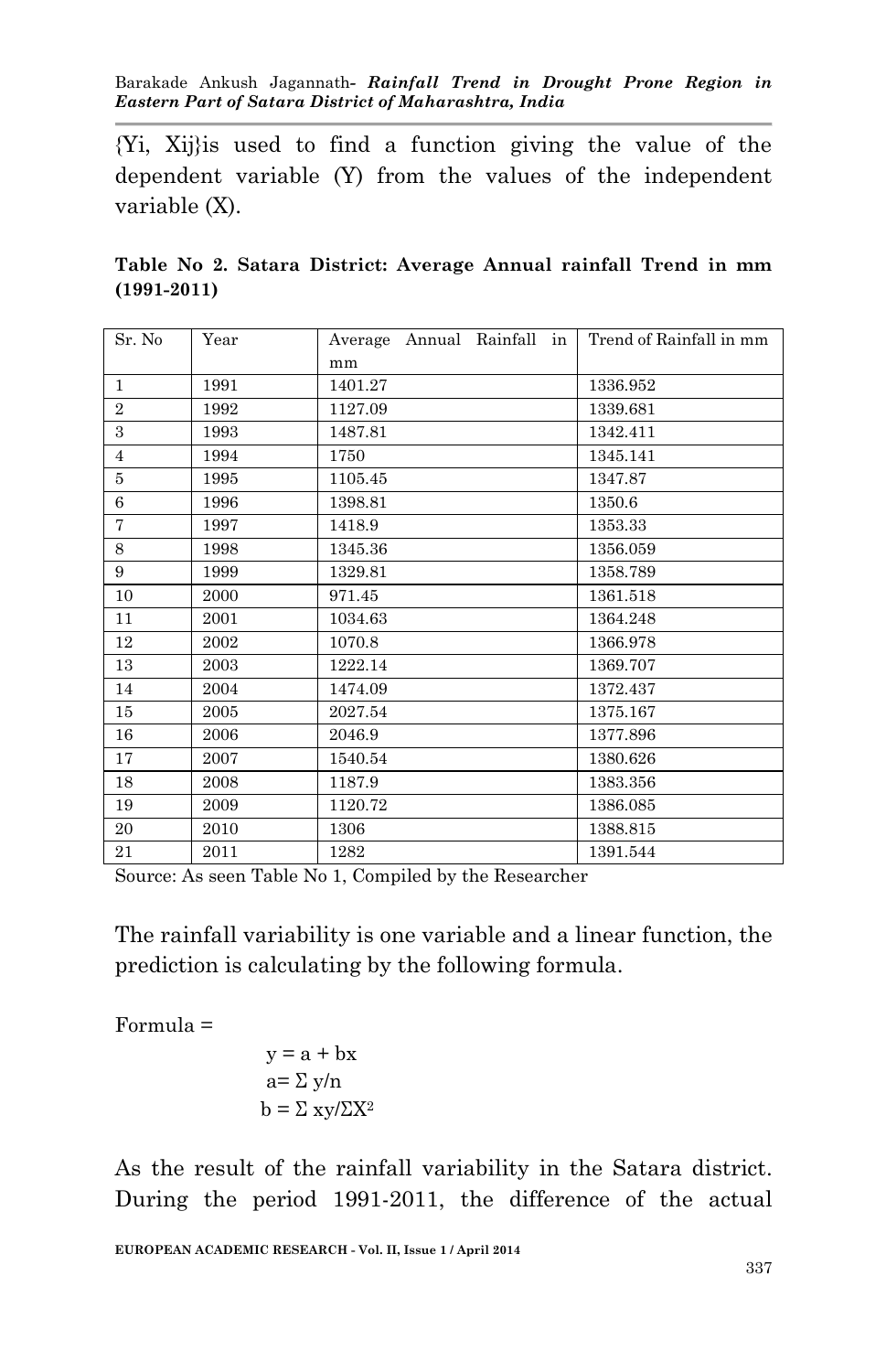average rainfall and trend of the rainfall in Satara district of eastern part of the drought prone region. The above Table No 2 and Fig No 3 show that the actual line and trend line of increasing is positive. This means that the trend is positive rainfall variability of 1993, 1994, 2005 and 2006. The trend line is during 1992, 1995, 2000, 2001, 2002, 2003, 2009, 2010 and 2011negative mainly caused due to drought area. In this year low rainfall received in rainy season. The shortage of the drinking water, decreasing level of water, shortage of fodder for cattle, food shortage, effects of agriculture, population migrated searching of water another district. The application of the dynamic least square model also suggests that the variability of rainfall of the Satara district is decreasing in drought prone area. The above figure of the trend of rainfall variability is indicated curve trend line and actual line is variation then, it is clear that balanced rainfall in this study region. These results also indicated that for the analyzed time period, there was no climate in the region of western Satara district. The tahsils with significant annual rainfall trends are evenly distributed to the eastern region showed negative trends.



**Fig. No 3**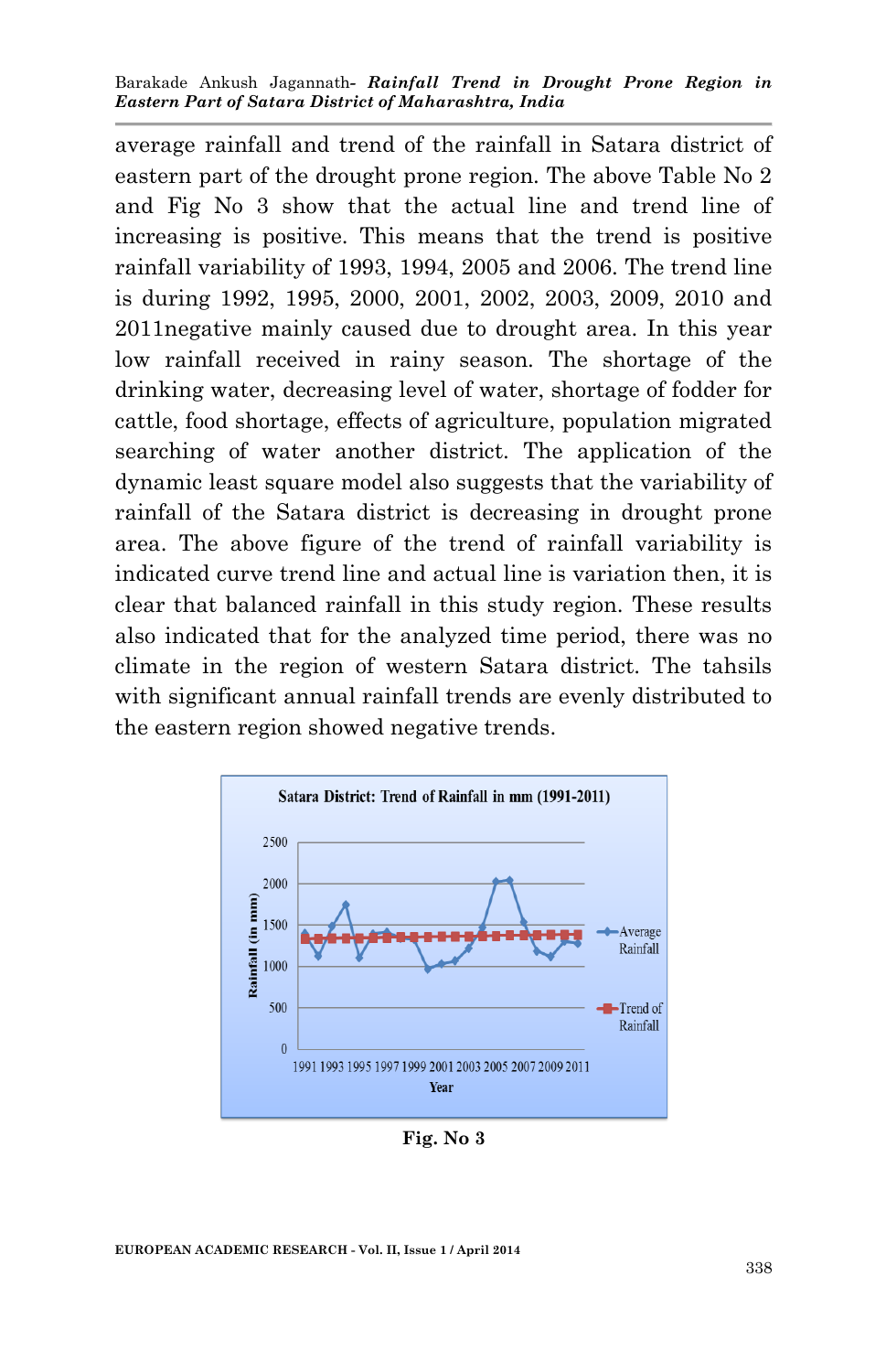# **Conclusion:**

The study has presented a detailed analysis of rainfall variability and trend of rainfall in the drought prone area in eastern part of the Satara district. By using 21 years recoded of rainfall in eleven tahsils, the study examined the temporal and spatial variation of rainfall on a western, central and eastern part of the Satara district. The main findings of the study are summarized below.

- 1. Annual rainfall in the Satara district varies from about 5555.19 mm in Mahabaleshwar (western part) to 495.55 mm in eastern part of the Man tahsil.
- 2. Trend analysis of annual average rainfall indicators shows to fluctuations in 21 years. During the period of 1992, 1995, 2000, 2001, 2002, 2003, 2004, 2009, 2010, 2011 shows decreasing trends in drought prone region. In 1995, 2005 and 2006 shows pattern of increasing trends in heavy rainfall in western part of the study region.

The focus in this study has been to describe rainfall variability as a basis for improving the understanding of crop climate relationships in this drought prone region. In a follow up paper, I analyze impacts of rainfall variability of yields of staple crops and investigate the benefits of rainwater harvesting as a livelihood strategy. In conclusion, this study has shows that there are significant intra-regional differences in rainfall amount, variability and trend. In general, rainfall amount is higher and its variability lower, in the western part of the region than in the eastern part. The observed trends in some of the results are thus mainly dependent on local scale climatic controls, rather than large scale climatic forcing. The results also suggest the need for further investigation local anthropogenic intervention in the environment, which could be one of the major causes of climate change in drought prone regions.